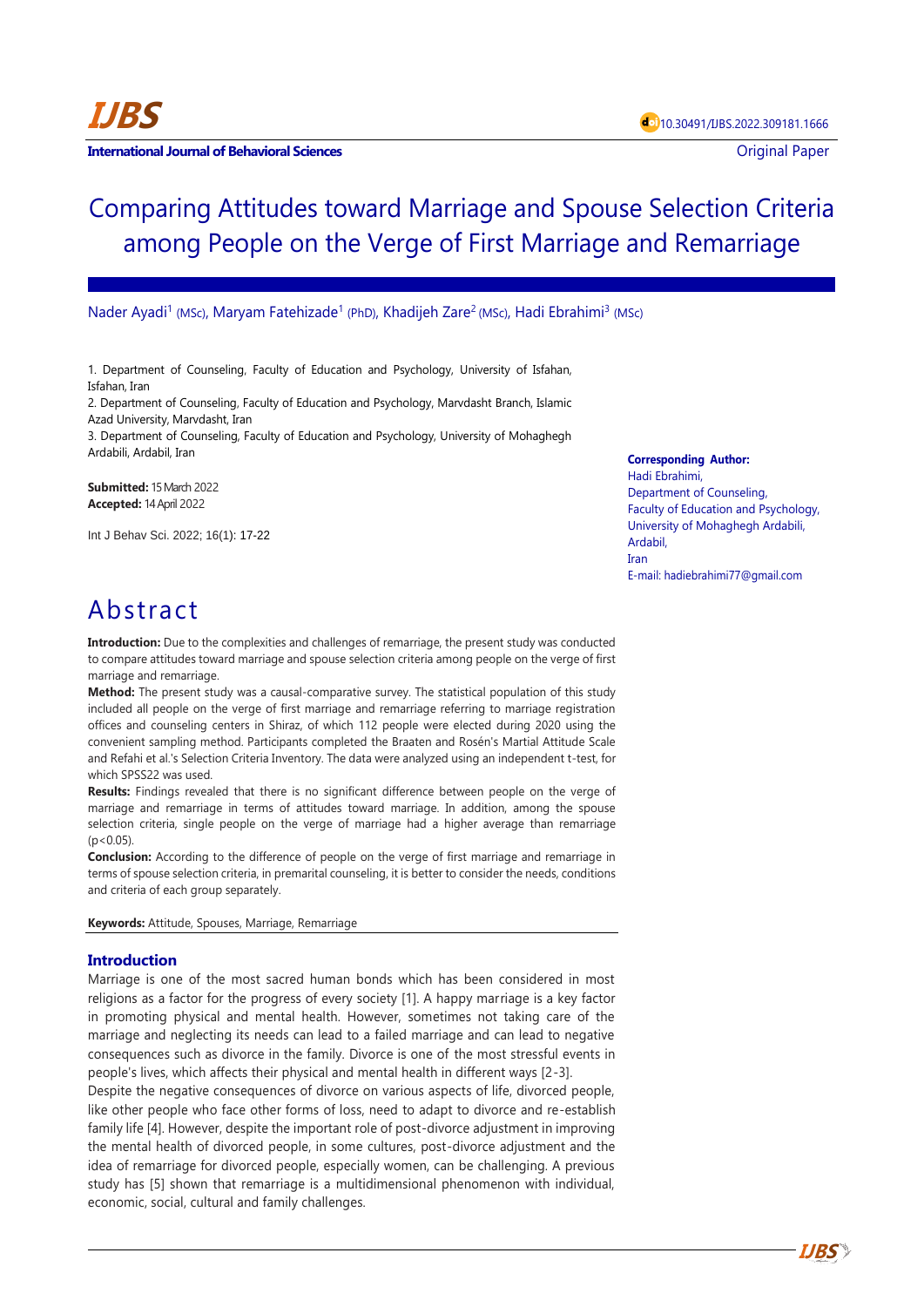Because of the negative consequences of breaking up a relationship after divorce, divorced people may experience changes in their decision to remarry in some areas related to marriage, such as their attitudes toward marriage. It is defined as a person's general beliefs and feelings about romantic relationships [6]. One of the reasons for the importance of examining people's attitudes toward marriage is that positive or negative attitudes toward marriage affect commitment, investment, and satisfaction in future relationships [6]. Attitudes toward marriage and the criteria for choosing a spouse not only affect the quality of the first marriage but also some research has shown that unrealistic expectations and attitudes and unpreparedness for remarriage reduce the quality of remarriage by exacerbating mismatched priorities [7]. An overview of related research shows that incompatibility between marriage expectations and marriage achievements is one of the main causes of couples' dissatisfaction with their marriage that can shake the foundations of their marriage [8].

In examining the reasons for the success of marriages, researchers have shown that successful marriages are those in which the criteria for choosing a spouse are properly observed and the parties themselves have a clear knowledge and definition of the criteria [9]. Criteria for spouse selecting is a process that includes examination and evaluation of the characteristics and status of the future spouse in terms of various aspects such as physical characteristics, income, socio-economic status, level of education, job status, family status, etc. so that a set of these characteristics shape the behavior of choosing a spouse [10]. Regarding the importance of knowing the criteria for marriage, researchers believe that marriages that take place without considering the spouse selection criteria are less satisfying. For this purpose, a set of knowledge and information is necessary to improve the quality of marriage [11]. In other words, to strengthen marriages, the parties must set appropriate criteria for choosing a spouse and to examine individual characteristics and their compliance with their criteria because lack of correct criteria and not paying attention to the personality traits and characteristics of the spouse are the main causes of divorce [12]. A literature review showed that not paying attention to the criteria for choosing a spouse when getting married can be one of the sources of burnout and gradual deterioration of marital life [13].

In studying the prerequisites for a successful marriage, one of the things that should be considered is that individuals on the verge of first marriage experience different conditions and challenges than people seeking remarriage. For example, Peters [14] carried out a study on mate selection comparison and first and second marriages in a selected sample of remarried divorcees. The study led to the result that rationale is more evident in the second marriage. However, religious affiliations decline between the first and second marriage. In another study, Zal Olsen et al., pointed out that previous research on the same subject has not been capable of distinguishing between different groups of remarried couples and those of marriage [15]. Furthermore, Beheshtian [12] specified that appearance, education, economic status, and man and woman's family satisfaction are not mostly different in the first and second marriages. But cultural, ethnic, religious, psychological and family status and common interests of both the man and the woman in the first and second marriages are different. Yousefi and Bagherian [13], in another study, indicated that a considerable difference exists between the content criterion of the marriage among individuals of the two groups, one seeking divorce and the other craving to continue living together. Those who wanted to keep their marital life paid more significant attention to the content criterion of marriage, i.e., personality, sociability, ethnicity, religion in comparison with those seeking divorce.

Regarding the fact that people on the verge of their first marriage and remarriage undergo different psychological, social and family conditions experiences, it is necessary that a comparative study be conducted on the attitudes and criteria of marriage concerning these two groups. Despite the importance of this issue, fewer researchers have examined these variables in these groups. The importance of this issue is felt even more than observing the difference in the attitudes and marriage criteria of the two groups. In this situation, premarital counselors can more easily prepare an appropriate training protocol for each of the groups seeking marriage. Therefore, given the existing research gap in Iran and other countries, the purpose of this study was to compare attitudes toward marriage and spouse selection criteria among people on the verge of first marriage and remarriage.

#### **Method**

The present study is a causal-comparative. A causalcomparative design is a research design that seeks to find relationships between independent and dependent variables after an action or event has already occurred [16]. The statistical population of this study was all unmarried and divorced people seeking marriage referring to marriage registration offices and premarital counseling centers in Shiraz city. Researchers have stated that causal-comparative and experimental studies require more than 50 samples [17]. Therefore, in this study 120 people (60 people per group) using the convenient sampling method were selected as the sample, and finally, by discarding the distorted and incomplete questionnaires, a total of 112 people (56 people per group) were investigated as the final sample of the present study. The inclusion criteria included: the age range of 18-60 years, Iranian nationality, living in Shiraz, and willingness to participate in the study. The exclusion criteria also included: age older or younger than 18-60 years, not living in Shiraz, lack of desire to get married and lack of willingness to participate in the study.

After cooperating with marriage registration offices and premarital counselling centers in Shiraz, acquiring their contentment to take part in the development of this paper, and explaining the research objectives, the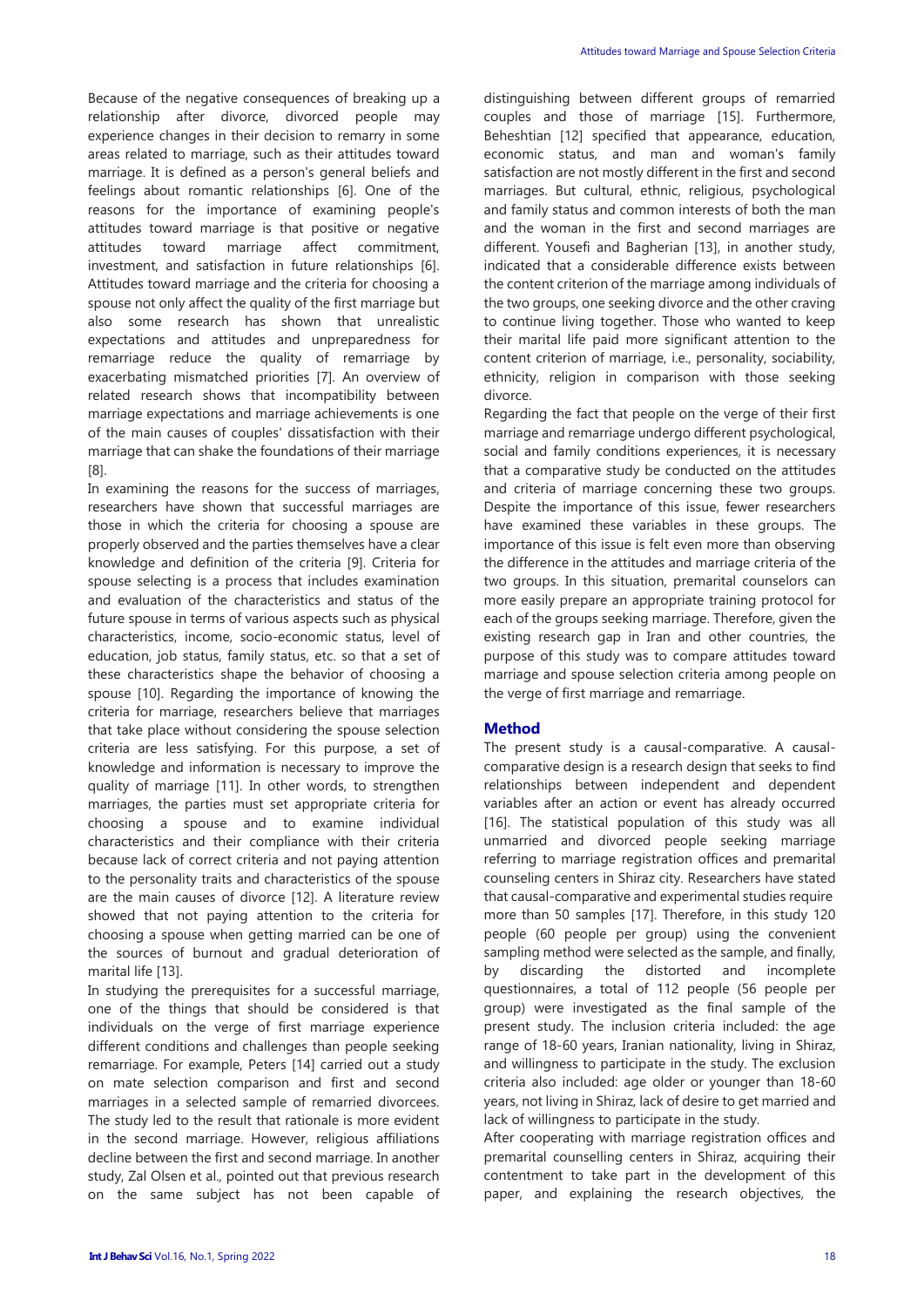researchers asked the sample to have their favorite questionnaire. Then, in case the marriage applicants referred to them, they first elaborated on the research objectives and second, obtained written participation consents. They were then provided with the questionnaires. Ultimately, after 112 questionnaires were completed in the offices and centers, the officials were appreciated and the questionnaires were inserted into SPSS22 in order to be statistically analyzed. Besides using descriptive indicators, an independent t-test was utilized so as to compare the scores of the two groups. Regarding the research ethical considerations, research objectives were clarified and participants were ensured that their information would remain confidential. Moreover, participants were allowed to leave the research anytime, hence the study was carried out based on respecting participant's preferences, anonymousness and confidentiality.

## The tools used in this study are as follows:

**Martial Attitude Scale (MAS):** This questionnaire has been developed by Braaten and Rosén in 1998 and has 23 questions that measure people's attitudes toward marriage in terms of different dimensions such as; pessimistic attitude towards marriage (4, 10, 13, 14, 15, 17, 21, 22), optimistic attitude towards marriage (9, 11, 12, 19, 20, 23), realistic attitude towards marriage (1, 2, 5, 6, 7, 16), and the idealistic attitude to marriage (3, 8, 18). The MAS is scored by summing the individual item scores (Strongly Agree = 0; Agree = 1; Disagree = 2; Strongly Disagree = 3) after correcting for reverse keying nine items (1, 3, 5, 8, 12, 16, 19, 20, 23). The total MAS score can range from a minimum of 23 to a maximum of 92. Higher scores indicate a more positive attitude toward marriage. The internal reliability of the original version of this questionnaire was obtained to be 0.82 using Coefficient alpha. Also, in assessing the validity, scores on the MAS moderately correlated with other measures of marital attitudes such as the Attitude toward Marriage Scale (r=0.77) [18]. In an Iranian study [19], the content and convergent validity of this scale were confirmed and its reliability was obtained to be 0.76 using Cronbach's alpha method, which indicates that the reliability of this questionnaire is desirable. The Reliability of this scale in the present study was obtained to be 0.72 using Cronbach's alpha Coefficient.

**Preference Criteria of Spouse Selection Inventory (PCSSI):** This questionnaire has been developed by Refahi et al. in 2010, which includes 22 criteria for choosing a spouse. The scoring of this questionnaire is done in the form of a Likert scale graded from very insignificant (1) to very important (5). The reliability of the original version of PCSSI was obtained to be 0.88 using Cronbach's alpha Coefficient. Moreover, the validity of this inventory has been checked and confirmed using the factor analysis method with principal components analysis and varimax rotation [20]. Also, the reliability of the inventory has been confirmed in a previous study [21] using the Cronbach's alpha method and retest for all dimensions of the questionnaire. The reliability of this questionnaire in the present study was obtained to be 0.80 using Cronbach's alpha Coefficient.

#### **Results**

The demographic characteristics of the members of the two groups are presented in the table below:

|           |                         | On the verge of first marriage |                | Remarriage applicant |         | Total            |                |
|-----------|-------------------------|--------------------------------|----------------|----------------------|---------|------------------|----------------|
| Variable  |                         | <b>Frequency</b>               | <b>Percent</b> | <b>Frequency</b>     | Percent | <b>Frequency</b> | <b>Percent</b> |
| Gender    | Male                    | 24                             | 42.85%         | 25                   | 44.64%  | 49               | 43.75%         |
|           | Female                  | 32                             | 57.14%         | 31                   | 55.35%  | 63               | 56.25%         |
| Education | Diploma and sub-diploma | 15                             | 26.78%         | 43                   | 76.78%  | 58               | 51.78%         |
|           | Associate Degree        | 15                             | 26.78%         |                      | 8.92%   | 20               | 17.85%         |
|           | Bachelor degree         | 25                             | 44.64%         | h                    | 10.71%  | 31               | 27.67%         |
|           | MA                      |                                | 1.78%          |                      | 3.57%   |                  | 2.67%          |
| Age       | Under 25 years          | 36                             | 64.28%         |                      | 19.64%  | 47               | 41.96%         |
|           | Over 25 years           | 20                             | 35.71%         | 45                   | 80.35%  | 65               | 58.03%         |

**Table 1.** Demographic Characteristics in the Group of First Marriage and Remarriage

The findings of Table 1 show that in both groups, the frequency of women is higher than men. Also, this information shows that the group of singles is mostly under 25 years old, but the group of remarriage applicants is mostly over 25 years old.

Table 2 shows that among the criteria for choosing a spouse, the mean scores for components of age, job, physical attractiveness, income, the social fit of family, no previous marriage, moral and religious agreement, same ethnicity, nobility and not having sex before marriage in the single group on the verge of marriage is higher than the average score of the remarriage group, which is statistically significant ( $p$  <0.05). On the other hand, the average scores of physical health, mental health and decision-making criteria in the group seeking remarriage are higher than the group of single people on verge of marrying. However, this score difference is not statistically significant.

The table above shows that between the mean of components of the attitude toward marriage in single people on verge of marriage and the mean of components of the attitude toward marriage in individuals seeking remarriage with respect to the value of t and the level of significance in each of these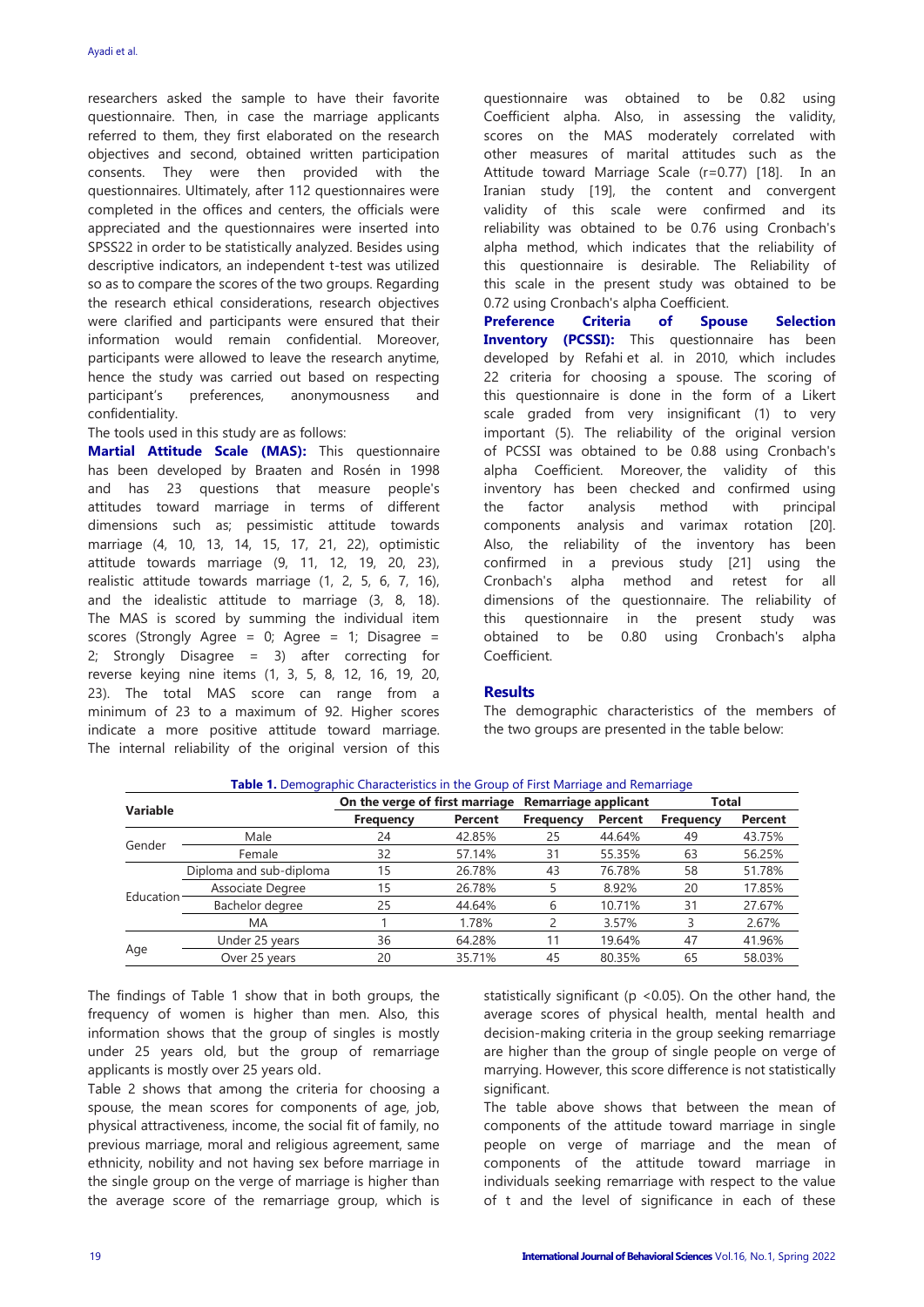## components, no statistically significant difference has been observed (p> 0.05).

| <b>Variable</b>                                                      | Group                          | mean | <b>SD</b> | T       | D.F | P           |
|----------------------------------------------------------------------|--------------------------------|------|-----------|---------|-----|-------------|
|                                                                      | On the verge of first marriage | 4.21 | 0.56      |         | 110 | $0.005**$   |
| Age                                                                  | Remarriage applicant           | 3.80 | 0.90      | 2.88    |     |             |
|                                                                      | On the verge of first marriage | 4.19 | 0.84      |         | 110 | $0.005$ **  |
| Job                                                                  | Remarriage applicant           | 3.66 | 1.11      | 2.86    |     |             |
|                                                                      | On the verge of first marriage | 4.26 | 0.58      |         | 110 | $0.002**$   |
| Appearance charm                                                     | Remarriage applicant           | 3.82 | 0.89      | 3.11    |     |             |
|                                                                      | On the verge of first marriage | 4.10 | 1.03      |         |     | 110 0.030** |
| Income                                                               | Remarriage applicant           | 3.62 | 1.27      | 2.19    |     |             |
|                                                                      | On the verge of first marriage | 4.41 | 0.59      |         | 110 | 0.067       |
| Family cultural fit                                                  | Remarriage applicant           | 4.14 | 0.90      | 1.85    |     |             |
|                                                                      | On the verge of first marriage | 4.37 | 0.64      |         |     | 110 0.0001* |
| Family social fit                                                    | Remarriage applicant           | 3.80 | 0.98      | 3.63    |     |             |
|                                                                      | On the verge of first marriage | 3.96 | 1.04      |         |     | 0.081       |
| education                                                            | Remarriage applicant           | 3.58 | 1.20      | 1.76    | 110 |             |
|                                                                      | On the verge of first marriage | 4.46 | 0.57      |         | 110 | 0.891       |
| physical health                                                      | Remarriage applicant           | 4.48 | 0.78      | $-0.13$ |     |             |
|                                                                      | On the verge of first marriage | 4.46 | 0.53      |         |     | 0.151       |
| mental health                                                        | Remarriage applicant           | 4.64 | 0.74      | $-1.44$ | 110 |             |
|                                                                      | On the verge of first marriage | 4.48 | 0.53      |         | 110 | 0.576       |
| Decision-making ability                                              | Remarriage applicant           | 4.55 | 0.78      | $-0.56$ |     |             |
|                                                                      | On the verge of first marriage | 4.55 | 0.60      |         |     | 0.686       |
| Good social communication                                            | Remarriage applicant           | 4.50 | 0.78      | 0.40    | 110 |             |
| Ability to express feelings, opinions On the verge of first marriage |                                | 4.58 | 0.62      |         | 110 | 0.427       |
| and desires                                                          | Remarriage applicant           | 4.48 | 0.78      | 0.79    |     |             |
|                                                                      | On the verge of first marriage | 4.71 | 0.45      |         |     |             |
| Chastity                                                             | Remarriage applicant           | 4.69 | 0.76      | 0.15    | 110 | 0.881       |
|                                                                      | On the verge of first marriage | 4.53 | 0.80      |         |     |             |
| No previous marriage                                                 | Remarriage applicant           | 3.44 | 1.34      | 5.18    |     | 110 0.0001* |
|                                                                      | On the verge of first marriage | 5.39 | 6.78      |         |     |             |
| Moral and religious agreement                                        | Remarriage applicant           | 4.21 | 0.90      | 1.28    | 110 | 0.200       |
|                                                                      | On the verge of first marriage | 4.30 | 0.93      |         |     |             |
| Same ethnicity                                                       | Remarriage applicant           | 3.28 | 1.26      | 4.85    |     | 110 0.0001* |
|                                                                      | On the verge of first marriage | 4.67 | 0.50      |         |     | $0.009**$   |
| nobility                                                             | Remarriage applicant           | 4.30 | 0.93      | 2.64    | 110 |             |
|                                                                      | On the verge of first marriage | 4.66 | 0.47      |         |     | 0.190       |
| Personality traits                                                   | Remarriage applicant           | 4.48 | 0.89      | 1.31    | 110 |             |
|                                                                      | On the verge of first marriage | 4.67 | 0.57      |         |     | 0.899       |
| Responsibility                                                       | Remarriage applicant           | 4.66 | 0.87      | 0.127   | 110 |             |
|                                                                      | On the verge of first marriage | 4.76 | 0.46      |         |     | 0.877       |
| Love and affection                                                   | Remarriage applicant           | 4.75 | 0.71      | 0.156   | 110 |             |
|                                                                      | On the verge of first marriage | 4.66 | 0.64      |         |     | 110 0.0001* |
| Not having sex before marriage                                       | Remarriage applicant           | 3.75 | 1.40      | 4.41    |     |             |
| Independence of vote or                                              | On the verge of first marriage | 4.35 | 0.68      |         |     |             |
| independence from family                                             | Remarriage applicant           | 4.28 | 0.90      | 1.64    | 110 | 0.130       |
|                                                                      |                                |      |           |         |     |             |

 $*P < 0.05$   $*P < 0.01$ 

## **Table 3.** Results of an Independent T-test Comparing the Score of Attitudes Toward Marriage in both Groups

| Variable`                      | Group                          | mean  | SD   |         | D.F | Р     |
|--------------------------------|--------------------------------|-------|------|---------|-----|-------|
|                                | On the verge of first marriage | 17.25 | 3.51 |         | 110 | 0.381 |
| A realistic view of marriage   | Remarriage applicant           | 17.87 | 3.77 | $-0.88$ |     |       |
|                                | On the verge of first marriage | 7.83  | 1.60 |         | 110 | 0.368 |
| An idealistic view of marriage | Remarriage applicant           | 8.16  | 2.12 | $-0.90$ |     |       |
| Pessimistic attitude towards   | On the verge of first marriage | 28.32 | 6.39 | 1.59    | 110 | 0.113 |
| marriage                       | Remarriage applicant           | 26.46 | 5.91 |         |     |       |
| Optimistic attitude towards    | On the verge of first marriage | 15.21 | 2.49 |         |     | 0.456 |
| marriage                       | Remarriage applicant           | 14.78 | 3.49 | 0.74    | 110 |       |
|                                | On the verge of first marriage | 68.62 | 8.75 |         |     | 0.413 |
| Attitudes toward Marriage      | Remarriage applicant           | 67.26 | 8.73 | 0.82    |     |       |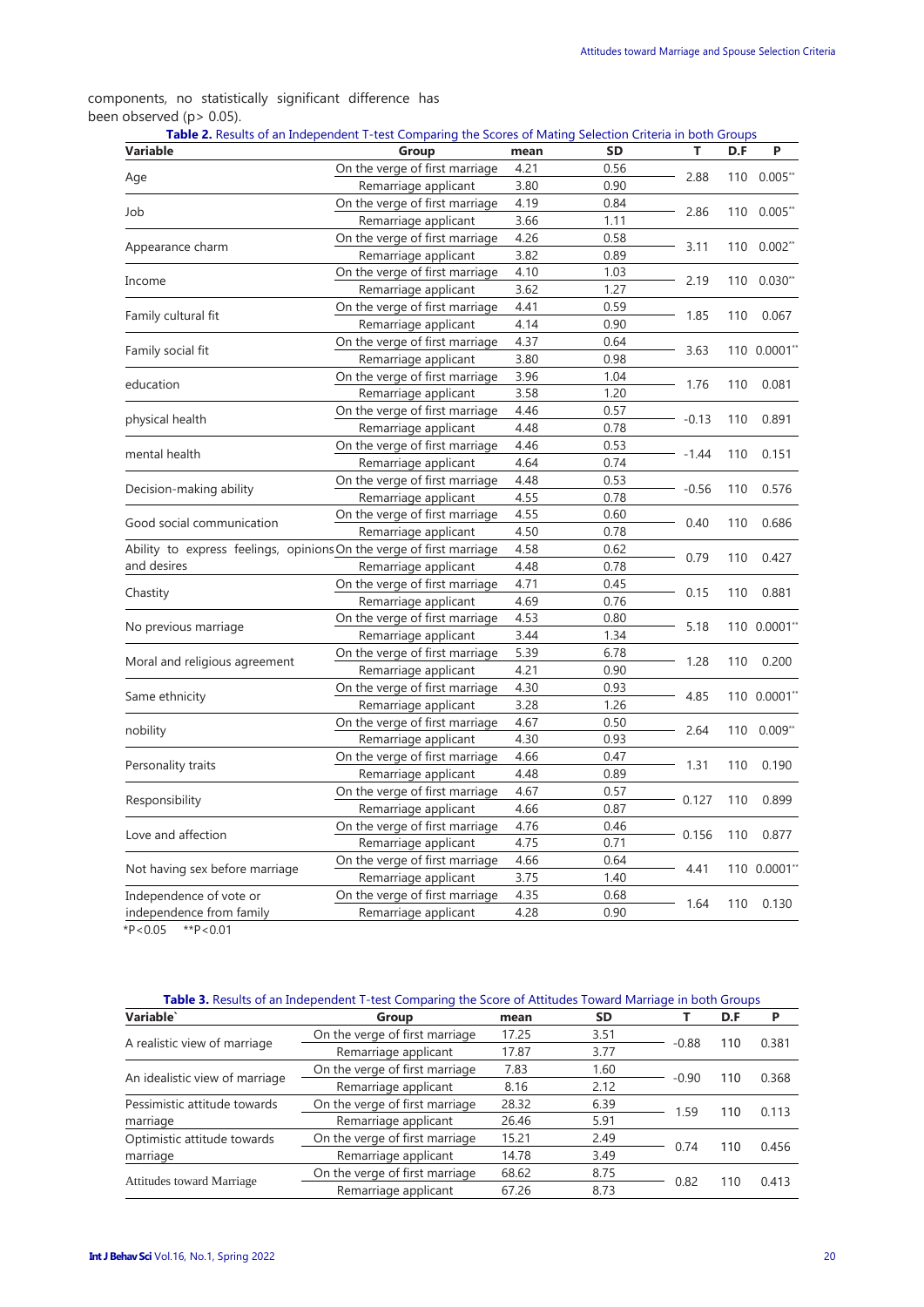#### **Discussion**

This study aimed to compare attitudes toward marriage and spouse selection criteria among people on the verge of first marriage and remarriage. The results of testing the hypothesis showed that there is no significant difference between the two groups in terms of any of the components of attitude towards marriage. This finding is indirectly in line with the results of Williams [22], which concluded that there is an agreement between different groups of young people and adults, rural and urban, and men and women on the importance of marriage. Also, Zal Olsen et al. [15] have pointed out in their research that previous research on remarriage and divorce has not been able to distinguish between different groups of remarried couples and between different groups of marriage.

To explain the absence of significant differences in attitudes toward marriage between people on the verge of first marriage and remarriage, we can use socio-cultural studies. In a study in this field, Hansson and Laidmäe [23] suggested that there is interplay between changes in the social context and attitudes toward divorce and postdivorce status. In other words, the absence of a significant difference in the attitude of bachelor and divorced people towards marriage and remarriage may be due to the fact that both groups live in a similar society and culture. Remarriage may be considered as a positive and constructive phenomenon as marriage according to the changes that have been made in the society's view towards remarriage of divorced individuals. Therefore, if there is a supportive and non-judgmental view in a society, both bachelor and divorced individuals will have a positive attitude towards marriage. In a study in this regard, Khan and Hamid [24] stated that divorce laws in East Asia have been more flexible. Therefore, just like marriage, divorce and post divorced lives are shaped by traditions, values, belief systems, social structures and cultural norms.

Moreover, in another explanation of this result, we can refer to the attachment theory. Based on this theory failure in intimate relationships, such that occurs in divorce, can lead to forming insecure attachment styles that in this conditions, people's attitudes toward romantic relationships, especially marriage, become negative. This issue is not just true for divorced individuals but also bachelor individuals who may have experienced failure in their intimate relationships with their family, colleagues or friends. In these conditions, the attitude of both groups toward marriage may be affected and this attitude can be negative. However, people with insecure attachment styles can heal their attachment wounds if they are located in secure relationships such as supportive and open relationships with others. In this stance, their attitude towards others and close relationships with them will be positive [25].

Other findings of the present study showed that there is a difference between the two groups in some criteria of marriage. This result is similar to the results of a study conducted by Beheshtian [12] who concluded that the criteria of appearance, education, economic status and family satisfaction of men and women in the first and second marriages are not different. However, the cultural and ethnic, religious, psychological, family status, and common interests of men and women in first and second marriages are different. In addition to this, Peters [14] in a study showed that rationalism is higher in the second marriage and religious affiliation declines between the first and second marriage. In another similar study, Yousefi and Bagheryan [13] showed that there was a significant difference between the content criteria of marriage among individuals of the two groups seeking divorce and wanting to continue living together. People who wanted to continue living together paid more attention to the content criteria of marriage, such as personal, social, ethnicity and religious fitness compared to those seeking a divorce. This finding is somewhat consistent with the results of the present study. This is because in the present study, all significant differences in the criteria for choosing a spouse between the two groups were in favor of the single group on verge of marriage and the divorced group seeking remarriage showed lower mean scores in these criteria than the single group on verge of marriage.

There are various theories about marriage and related issues, one of which is mental development, according to which any person who has more growth and mental health has higher criteria for choosing a spouse [26]. Therefore, considering the above assumption and since the average scores of criteria such as job, income, physical attractiveness, etc. in the group of singles had a higher priority than the divorced group seeking remarriage, the result of this difference can be seen as the interpersonal experiences and previous marriages of the remarriage group, which may have led them to reconsider their criteria and be less influenced by the content criteria. Also, a review of demographic findings related to these two groups showed that there is a significant difference in the age range of members of the two groups so that the majority of members of the group of singles seeking marriage are under 25 years old but the majority of members of the group seeking remarriage are over 25 years old, which may be another reason for the difference in marriage criteria between the two groups. In most criteria, the scores of the single group are higher, except for some higher criteria such as physical health, mental health and decision-making ability that in those, scores of the group seeking remarriage is higher than the scores of the single group. However, the difference in scores in these criteria is not statistically significant, which may be due to the low sample size in the present study.

This research had some limitations including small sample size due to the prevalence of Covid-19, inability to homogenize groups in terms of education, gender and socio-economic status due to limited access to sample members, and researching in the city of Shiraz. Therefore, it is recommended to conduct another similar study with a larger sample size. In future studies, work on the lived experiences of divorced people on the verge of remarriage is recommended. It is also suggested that more research be conducted to examine the challenges of remarriage in Iran.